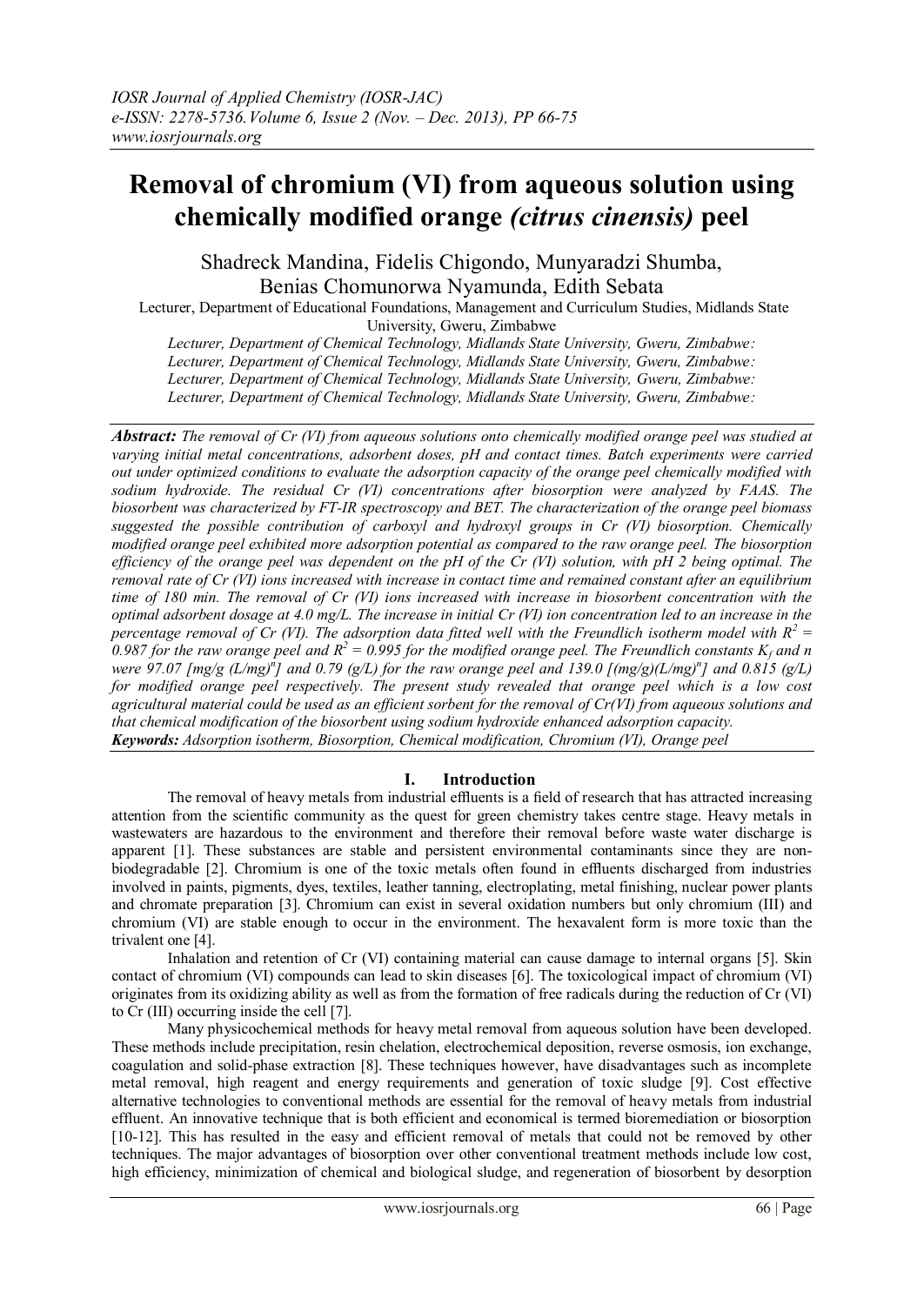techniques and possibility of metal recovery [13]. In recent years, certain raw waste products from agricultural produce, like cocoa shell [14], rice husk, [15], olivestone [16], garlic peel [17], sawdust [18], Brazilian pine-fruit shell [19] banana peel [20], *Carica papaya* (pawpaw) seed [21], *Anabaena* and *Vetiveria* [22] and date tree leaves [23], have been tested for removal of metals from effluents. The utilization of these raw plant materials as biosorbents has been limited due to the leaching of organic compounds such as, cellulose lignin, pectin and lignocellulose into solution. Chemical modification on solid biomasses has been used as a remedy to improve their physical, chemical and biosorption capacity [24, 25].

The application of orange peel as a biosorbent material presents strong potential due to its main components of cellulose, pectin, hemicellulose and lignin which contain functional groups as possible binding sites for metals [26], [27]. Orange peel is an attractive and economic alternative for the removal of metal ions from waste water. The aim of this work was to study the adsorption capacity of orange peel that was chemically modified with sodium hydroxide for removing Cr (VI) ions from aqueous solutions. The effects of contact time, initial metal ion concentration, pH and biosorbent dosage on the biosorption efficiency were also investigated. The equilibrium data was tested on adsorption-type isotherms.

## **II. Materials and methods**

## **2.1 Chemicals and instruments**

All the chemicals used in this study were of analytical grade.  $K_2Cr_2O_7$ , HNO<sub>3</sub> and NaOH were supplied by Skylabs. Instruments used were Flame Atomic Absorption Spectrometer (FAAS) (Spectra AA 50B Varian), Fourier Transform Infra-red Spectrophotometer (FT-IR) (Digilab Merlin 2000 model Samitar) and Brunauer Emmett Teller (BET) (Micromeritis ASAP 2020).

## **2.2 Preparation of biosorbents**

#### **2.2.1 Preparation of raw orange peel**

The biowaste material used for the study was obtained from a local market. The orange peels were washed with distilled water, dried in an oven at 80ºC to constant mass and crushed into smaller particles of approximate size  $\leq 200$  µm. The resulting powder was washed with distilled water several times, oven dried at 80ºC to constant mass and then put in air tight bottles and stored in a desiccator for further use in FT-IR analysis, batch experiments and chemical modification.

#### **2.2.2 Chemical modification of orange peel**

The crushed orange peel was treated with NaOH to improve the efficiency of metal uptake. In this study 100 g of dried orange peel biomass was treated with 1 L of (0.1M) NaOH for 48 h with shaking at 120 rpm. After repeated decantation and filtration, the modified biomass was washed with distilled water until the pH value of solutions was neutral. The modified orange peel was then oven dried at 80<sup>o</sup>C to constant mass, put in air tight bottles and stored in a desiccator for further use in batch experiments and FT-IR analysis.

#### **2.3 Characterization of biosorbent**

FT-IR spectroscopy was used to identify the functional groups in the orange peel biosorbent. FT-IR spectra of the biosorbent before and after biosorption of Cr (VI) were recorded in the range 4000-400 cm<sup>-1</sup> using a Digilab Merlin 2000 model FT-IR spectrometer with KBr discs (Sigma).

## **2.4 Preparation of Cr (VI) stock solution**

Stock solution (1000 mg/L) of Cr (VI) was prepared by dissolving  $K_2Cr_2O_7$  in deionized water. For biosorption experiments, Cr (VI) solutions (100 mg/L) were prepared from the stock solution by dilution. Calibration standards 5, 10, 20, 50 and 100 mg/L were prepared and used for calibrating the FAAS. The pH of the solution was adjusted using either 0.1 M HNO<sub>3</sub> or 0.1 M NaOH solutions.

## **2.5 Batch equilibrium studies**

50 mL of Cr (VI) solution (100 mg/L) at the uncontrolled pH was taken in a 250 mL conical flask with a fixed dosage (2 g/L) of sorbent. The mixture was agitated on a shaker at a speed of 120 rpm at room temperature for a time which was sufficient for the chromium uptake process to reach equilibrium. Batch adsorption studies were performed at room temperature at different pH (1, 2, 3, 4, 6, and 8), sorbent dose (0.2, 0.4, 0.6, 0.8, 1.0, 2.0, 3.0, 4,0 and 5.0 g), initial Cr (VI) concentration (2, 5, 10, 20, 50 and 100 mg/L) and contact time (30 min, 1 h, 2 h, 3 h and 4 h) to obtain the equilibrium data. All experiments were performed in replicates with reprocidubility within at most 5% error and the results average was reported.

After attainment of equilibrium, the samples were filtered through Whatman No. 1 filter paper and the residual Cr (VI) concentration in the filtrate was estimated using the FAAS. The amount of metal ion adsorbed per gram of biomass and the sorption efficiency  $(\%)$  were calculated according to the following expressions;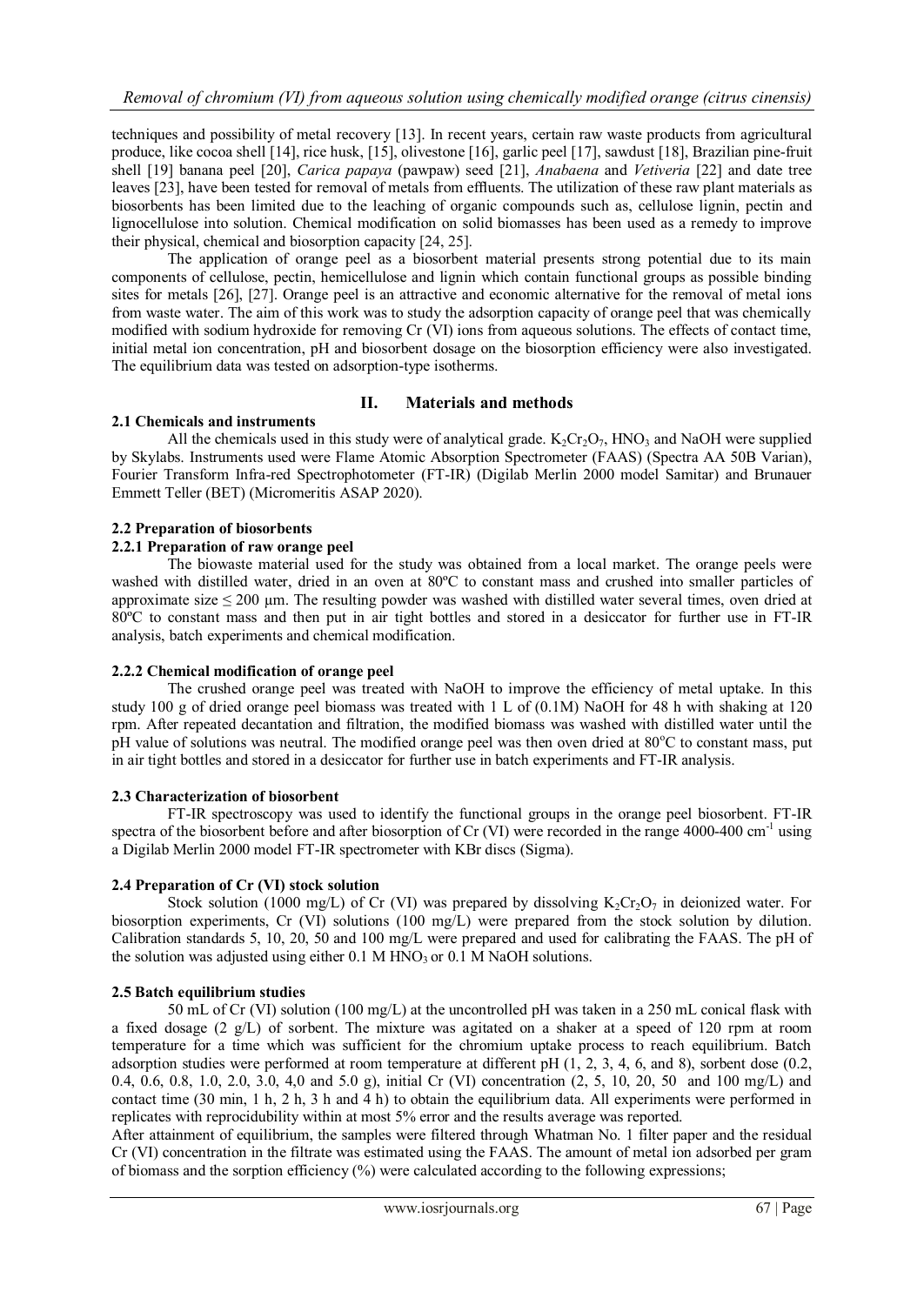$$
Q_{\rm e} = \frac{(C_{\rm o} + C_{\rm e})V}{M} \tag{1}
$$

$$
Sorption\,efficiency = \frac{(C_o - C_o)}{C_o} \times 100\quad(2)
$$

Where,  $Q_e$  is the amount of Cr (VI) biosorbed per gram of biomass, mg/g,  $C_o$  and  $C_e$  are the initial and equilibrium concentrations of Cr (VI) (mg/L) respectively, *V* is the volume of solution (L), and *M* is the mass of biosorbent (g).

The experimental data tested for conformity to Langmuir and Freundlich isotherm models from their linearized equations. The  $R<sup>2</sup>$  (regression coefficient square value) and isotherm constants values were deduced from the models.

#### **III. Results and discussion**

## **3.1 Characterization of the biosorbent**

### **3.1.1 FT-IR analysis of biosorbent**

Infrared techniques have been used for identification of functional groups in biomaterials. In order to determine which functional groups were responsible for metal uptake, FT-IR spectra of the biosorbent before and after Cr (VI) bonding were recorded in the range of 4000-400cm<sup>-1</sup>. The FT-IR spectrum of raw orange as shown in Fig. 1 exhibits a broad peak at  $3420 \text{ cm}^{-1}$ , which is characteristic of the O-H stretching vibrations of cellulose, pectin, hemicellulose, and lignin components. Free hydroxyl groups and bonded OH bands of carboxyl group were observed as the OH stretching vibrations occurred within a broad range of frequencies [28]. The band at 2920 cm<sup>-1</sup> is attributed to C-H stretching vibration of methyl, methylene and methoxy groups. The peak observed at 1744 cm<sup>-1</sup> is the stretching vibration due to non-ionic carboxyl groups (-COOH, - $COOCH<sub>3</sub>$ , and may be due to carboxylic acids or their esters. The peaks at 1760 and 1620 cm<sup>-1</sup> may be due to asymmetric and symmetric stretching vibrations of the carbonyl groups in ionic carboxylic groups respectively. The peaks between 1400 and 1200 cm<sup>-1</sup> may be as a result of symmetric stretching of -COO<sup>-</sup> of pectin. Peaks at  $1060 \text{ cm}^{-1}$  may be due to stretching vibration of C–OH of alcohols and carboxylic acids [29].



#### **Fig 1**. FT-IR spectrum of raw orange peel.

The FT-IR spectrum of orange peel modified with NaOH in Fig. 2 shows the weakening intensity of the peak at 1740 cm<sup>-1</sup> indicating that the methyl esters were hydrolyzed with NaOH and the ester group was converted to the carboxylate ion [30].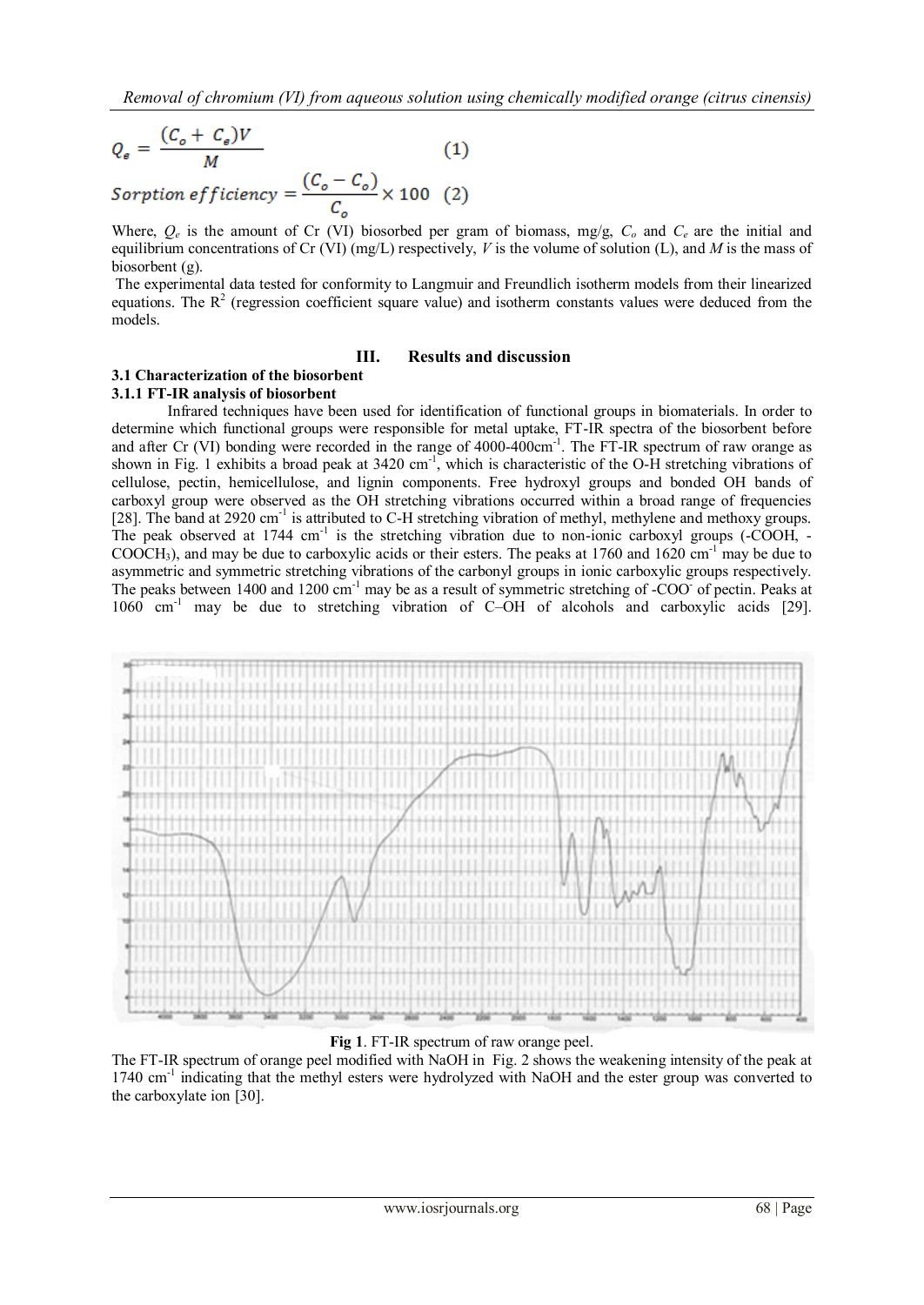

**Fig. 2**. FT-IR spectrum of chemically modified orange peel.

The FT-IR spectra after Cr (VI) sorption is shown in Fig. 3. Comparing the spectra before and after sorption of Cr (VI), differences in the position of the absorbance peaks appeared. The asymmetrical stretching vibration at 3420 cm<sup>-1</sup> after the biosorption of Cr (VI) is significantly distorted suggesting that chemical interactions occur between the metal ions and the hydroxyl groups on the biosorbent surface. Notable changes in hydroxyl groups' peak were observed and thus further confirming their involvement in the sorption process. Slight shifting was observed on the asymmetric and symmetric C=O band  $(1760 \text{ cm}^{-1} \text{ to } 1640 \text{ cm}^{-1} \text{ and } 1620 \text{ cm}^{-1} \text{ to } 1380 \text{ cm}^{-1},$ respectively). The peak at  $1060 \text{cm}^{-1}$  (C-OH stretching of alcohols) disappeared while the peak at 1744 cm<sup>-1</sup> shifted to 1640 cm<sup>-1</sup> as the OH was involved in binding of Cr (VI). These results indicate that carboxyl and hydroxyl groups are involved in Cr (VI) bonding to the orange waste.



**Fig. 3**. FT-IR spectrum of raw orange peel after Cr (VI) sorption.

## **3.1.2 Surface area analysis**

Table 1 gives a summary of some of the physical properties of the orange peel which were determined by BET. The N<sub>2</sub> adsorption gave the specific surface area (S<sub>BET</sub>) of 0.8311 m<sup>2</sup>/g and the value is close to other values reported in literature for orange peels [30].

| Table 1. Physical properties of orange peel |           |  |  |
|---------------------------------------------|-----------|--|--|
| <b>Property</b>                             | Magnitude |  |  |
| Surface area $(m^2g^{-1})$                  | 0.8311    |  |  |
| Total pore volume $(cm3g-1)$                | 0.000246  |  |  |
| Pore diameter (Å)                           | 23.699    |  |  |
|                                             |           |  |  |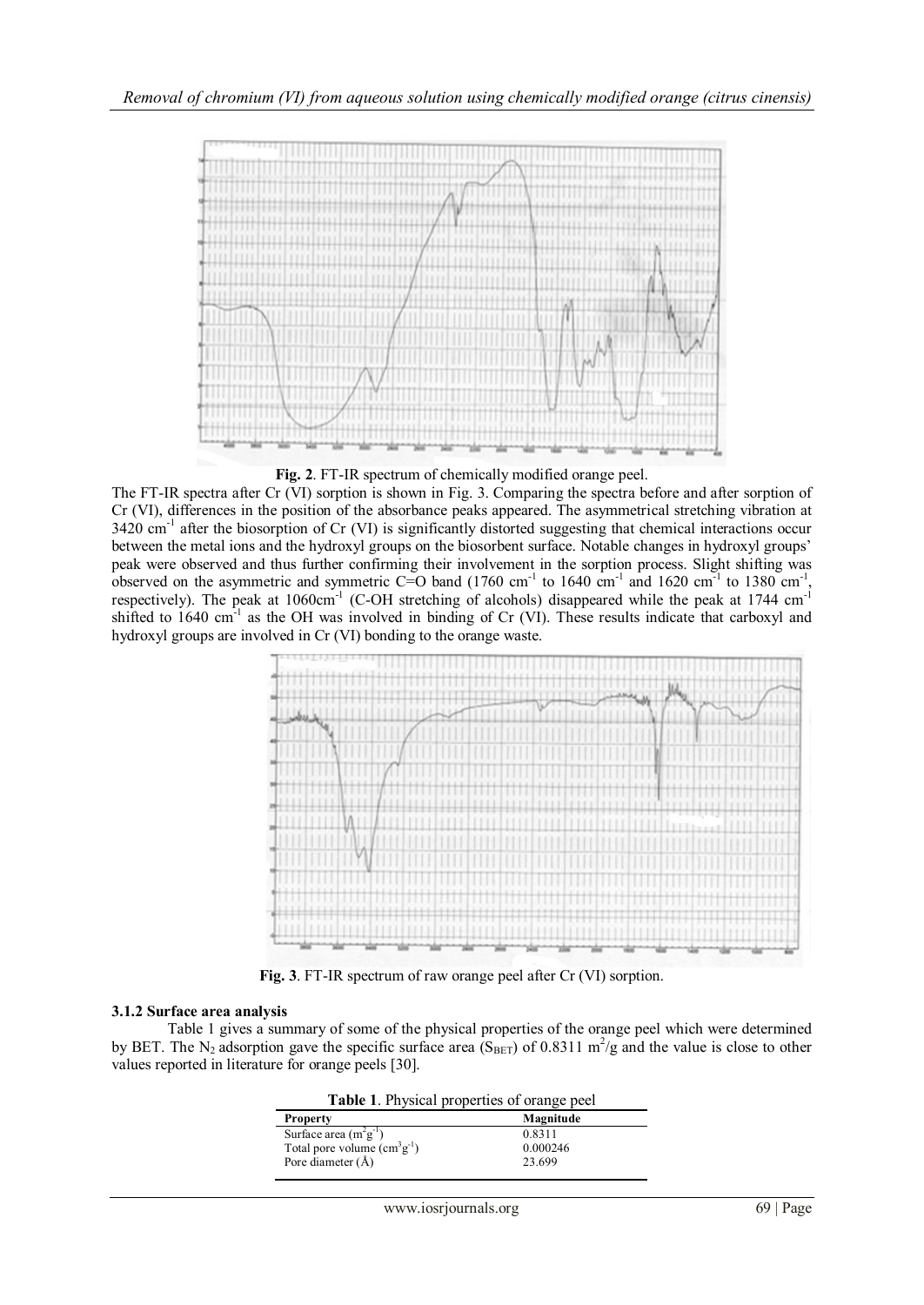# **3.2 Batch biosorption experiments**

### **3.2.1 Effect of pH on Cr (VI) uptake**

The pH of the solution affects the protonation of the functional groups on the biomass as well as the metal chemistry. Fig. 4 shows the removal of Cr (VI) at varying pH range applying an initial constant Cr (VI) concentration of 100 mg/L, biosorbent concentration of 2 g/L and contact time of 180 min. As illustrated in Fig. 4, the maximum adsorption of Cr (VI) ions was observed at pH 2.0 for both biosorbents and significantly decreased by increasing the pH values up to 8.0. This observation may be attributed to the fact that by decreasing pH, hydroxyl groups in lignocellulosic wastes, tend to diffuse into the solution, so, it would be more probable for  $Cr_2O_7^2$  ions to be adsorbed on available adsorption sites. At lower pH, the biosorbent is positively charged due to protonation resulting in electrostatic attraction with the dichromate [31]. A sharp decrease in adsorption above pH 2 may be due to occupation of the adsorption sites by anionic species like HCrO<sub>4</sub>, Cr<sub>2</sub>O<sub>7</sub><sup>2</sup> or  $\text{CrO}_4^2$  which retards the approach of such ions further toward the sorbent surface [32, 33].

Uptake of Cr (VI) increased markedly with decreasing pH. At pH 2 and 8 corresponding uptake yield values were found to be 37.2% and 17.4 % for raw orange peel, 38.6% and 18.6 % for chemically modified orange peel respectively. The decrease in adsorption at high pH values may be due to the competitiveness of the oxyanion of chromium and OH-ions in the bulk. These results suggest that pH affects the solubility of metals and the ionization state of the functional groups like carboxylate, phosphate and amino groups of the cell walls of the biosorbent [34-37].



**Fig. 4**. Effect of pH on the biosorption of Cr (VI).

## **3.2.2 Effect of contact time on Cr (VI) uptake**

The time required for the biosorption of Cr (VI) on 2 g/L raw and chemically modified orange peels to equilibrate was studied. Fig. 5 illustrates the effect of contact time on adsorption efficiency of Cr (VI). The initial concentration was kept constant at 100 mg/L and pH was set at 2.0. The experimental data indicate that Cr (VI) ion adsorption increased with increasing contact time. This is due to prolonged contact between the sorbent surface and the chromium ion. Fig. 5 shows that adsorption capacity sharply increased with increase in time and attains equilibrium in 180 min for both adsorbents (29.8% for modified orange peel and 29.6% percentage uptake for raw orange peel respectively). The rate of adsorption is higher within the first 20 min due to large available surface area of the biosorbent and a high concentration gradient. After the active sites of the adsorbent gets exhausted, when equilibrium is attained, the rate of uptake is controlled by the rate at which the adsorbate is transported from the exterior to the interior sites of the biosorbent particles [38].

Lower adsorption rate in the latter stage (after 180 min) was due to the difficulty encountered by Cr ions in occupying the remaining vacant surface sites because of forces between the solute molecules of the solid and bulk phase [39]. This may also be due to intraparticle diffusion process dominating over adsorption [40]. The results also indicate that chemically modified orange peel showed better sorption capacities than the raw orange peel.



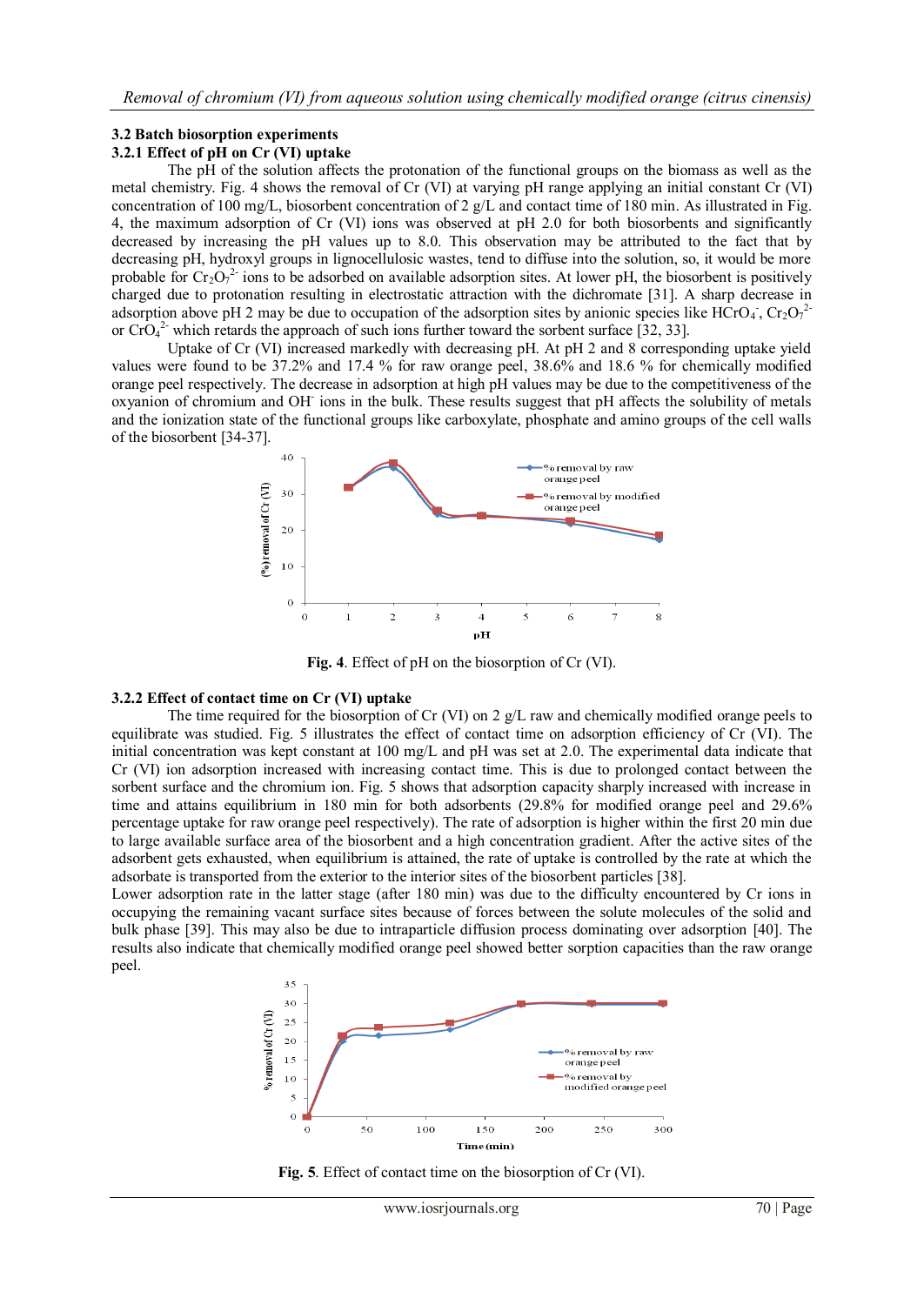#### **3.2.3 Effect of biosorbent dosage on Cr (VI) uptake**

The effect of biosorbent dosage on the removal of chromium (VI) at room temperature was investigated by varying the amount of sorbent from  $0.2$  to 5 g/L and agitated at 120 rpm for 180 min using initial Cr (VI) ion concentration of 100 mg/L and at pH value of 2.0. The results indicate that the percent removal of chromium (VI) increased with the increase in the amount of adsorbent and the removal efficiency for chemically modified orange peel was better than that of the raw orange peel as illustrated in Fig. 6.

The highest uptake was obtained at biosorbent concentration of 4 g/L for both biosorbents at 41.4% and 39.9% uptake for modified and raw orange peels respectively. The removal of metal ions increased with the increase in biosorbent concentration and equilibrium was attained after 4 g/L of adsorbent dosage for the chromium (VI) ions. This is due to availability of more biosorbent sites as well as enhanced surface area [41]. The decrease in the rate of Cr (VI) uptake at adsorbent dose greater that 2 mg/L may be due to competition of the Cr (VI) ion for the sites available [42]. Similar results are also reported by researchers for a variety of batch experiments on sorption [29, 36, 43-45].



**Fig. 6**. Effect of biosorbent dosage on the biosorption of Cr (VI).

#### **3.2.4 Effect of initial metal concentration on Cr (VI) uptake**

Effect of initial Cr (VI) ion concentration on its removal was carried out at optimized adsorbent dose  $(4g/L)$ , contact time (180 min) and pH (2.0) at room temperature by varying the metal ion concentration from 2-100 mg/L. At lower Cr (VI) concentrations, the ratio of the initial number of moles of metal ions to the available surface area is smaller and subsequently the fractional adsorption process becomes independent of the initial concentrations. However, at higher concentrations, the available sites of adsorption become fewer, and hence the percentage removal of metal ions depends upon the initial concentration. The percentage of Cr (VI) ions uptake for both biosorbents increased with the initial metal concentrations as expected and remained nearly constant after equilibrium time as shown in Fig. 7. It also showed that the adsorption was rapid in the initial stages upto 50 mg/L and gradually decreased with progress of adsorption. Similar results were obtained by [46]. This can be attributed to the saturation of sorption sites on adsorbents. The initial concentration provides a significant driving force to overcome all mass transfer resistance of metals ion between aqueous and solid phases. Hence, a higher initial concentration of Cr (VI) increased the rate of biosorption [33].



**Fig. 7**. Effect of initial metal concentration on the biosorption of Cr (VI).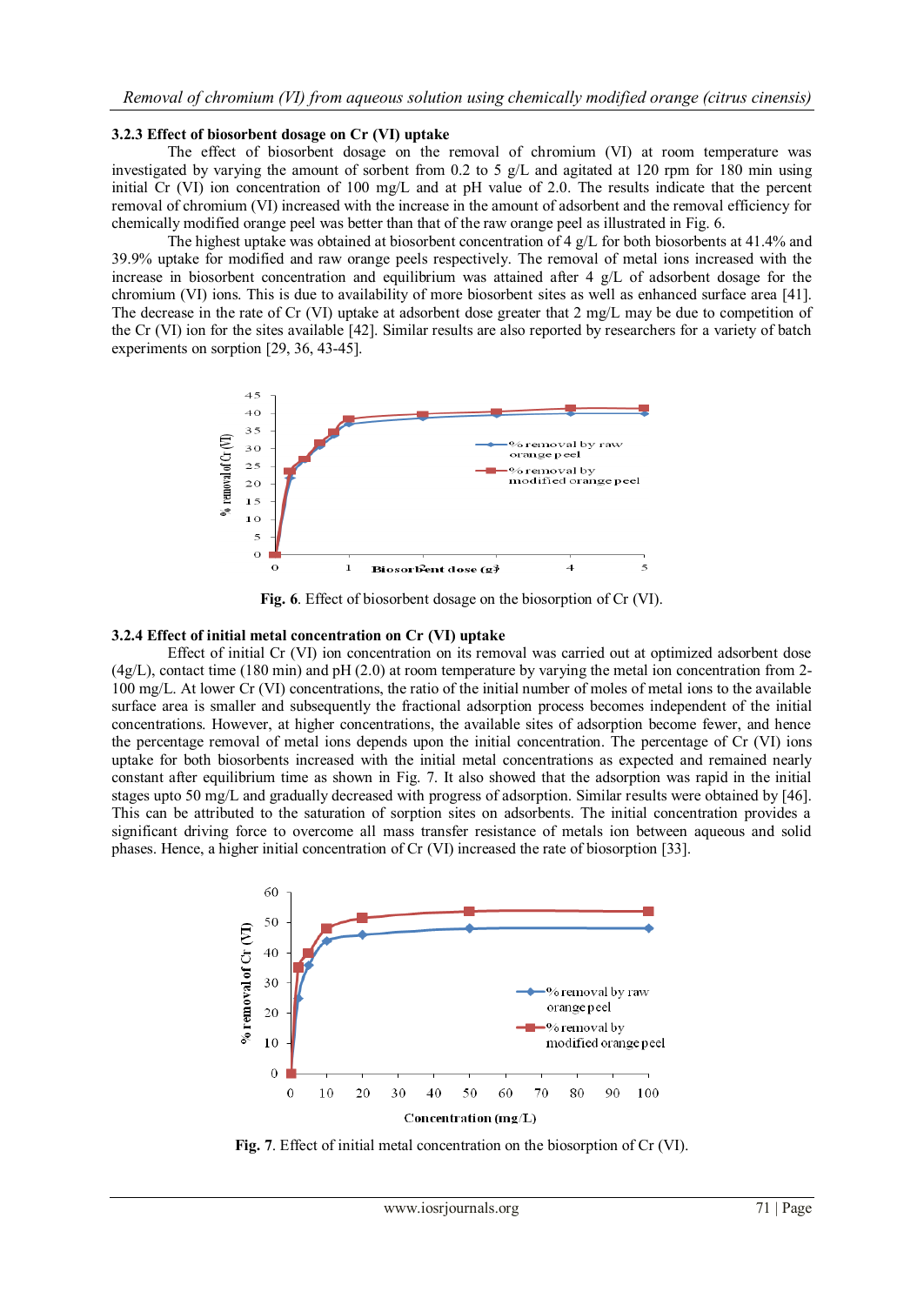#### **3.3 Adsorption isotherms**

The equilibrium biosorption of Cr (IV) ions was modeled using the adsorption-type isotherm. The Freundlich isotherm model produce a better fit than the Langmiur one and is therefore used to describe the biosorption equilibrium of the biomass. The Freundlich model proposes a monolayer sorption with a heterogeneous energetic distribution of active sites accompanied by interactions between adsorbed molecules. This can be linearized as;

$$
Log Q_{\epsilon} = log K_f + \frac{1}{n} log C_{\epsilon}
$$
 (3)

Where  $Q_e$  is the amount of chromium (VI) adsorbed by orange peel biomass (mg/g)  $C_e$  is equilibrium adsorbate concentration in mg/L,  $K_f$  is the adsorbent capacity measure and n is the adsorption intensity.

Fig. 8 shows the Freundlich isotherm model of Cr (VI). In the Freundlich model a linear plot of log  $Q_e$  vs log  $C_e$ give a straight line for both biosorbents with  $R^2 = 0.987$  and 0.995 for the raw and the chemically modified orange peels respectively. The  $R^2$  values of the Freundlich model is greater than 0.95, indicating applicability of this model. The equilibrium data agreed well with the Freundlich isotherm than the Langmuir one and thus for this study only the former was reported. The values for  $K_f$  and n were found to be (97.07; 0.79) and (139; 0.82) for the raw and modified orange peels respectively. The adsorption capacity  $(K_f)$  of Cr (VI) on modified orange peel is 139 mg/g which is higher than that of raw orange peel ( $K_f = 97.07$ ) thus indicating the efficiency of the sodium hydroxide modification process.



**Fig. 8**. Freundlich isotherm model for biosorption of Cr (VI).

A comparison of Freundlich parameters for the biosorption of Cr (VI) in the present research and in other studies where different biosorbents were used are shown in Table 2. It can be seen that the  $K_f$  and  $R^2$  values for the current study are higher than those obtained in past studies (Table 2) and thus it is observed that modified orange peel is a better biosorbent for the removal of Cr (VI) ions from aqueous solution.

**Table 2**. Overview summary of Freundlich isotherm parameters on selected studies on Cr (VI) sorption by

| biosorbents.         |        |                    |                             |           |  |
|----------------------|--------|--------------------|-----------------------------|-----------|--|
| <b>Biosorbent</b>    | $R^2$  | $\mathbf{n}$ (g/L) | $K_f$                       | Reference |  |
|                      |        |                    | $\left[\frac{mg}{g}\right]$ |           |  |
|                      |        |                    | $(L/mg)^n$                  |           |  |
| Raw wheat husk       | 0.9171 | 2.237              | 4.5708                      | [41]      |  |
| Raw maize bran       | 0.8910 | 4.470              | 0.313                       | [44]      |  |
| Raw sugarcane        | 0.8909 | 2.08               | 2.9471                      | [41]      |  |
| bagasse              |        |                    |                             |           |  |
| Raw pine needles     | 0.9843 | 3.74               | 21.22                       | [43]      |  |
| Raw coconut husk     | 0.9627 | 0.788              | 0.02468                     | [44]      |  |
| Oxalic acid treated  | 0.9800 | 0.800              | 4.8700                      | [28]      |  |
| tamarind fruit shell |        |                    |                             |           |  |
| NaOH-modified        | 0.9595 | 1.088              | 0.10864                     | [44]      |  |
| coconut husk         |        |                    |                             |           |  |
| Raw orange peel      |        |                    |                             | (Present  |  |
|                      | 0.9870 | 0.79               | 97.07                       | study)    |  |
| NaOH-modified        |        |                    |                             | (Present) |  |
| orange peel          | 0.9950 | 0.82               | 139.0                       | study)    |  |

## **IV. Conclusion**

The modification of orange peel with sodium hydroxide enhances the removal efficiency of Cr (VI) ions from aqueous solutions. Characterization of the biomass suggested the possible contribution of carboxyl and hydroxyl groups of the biomass in Cr (VI) biosorption. The removal of Cr (VI) from aqueous solutions is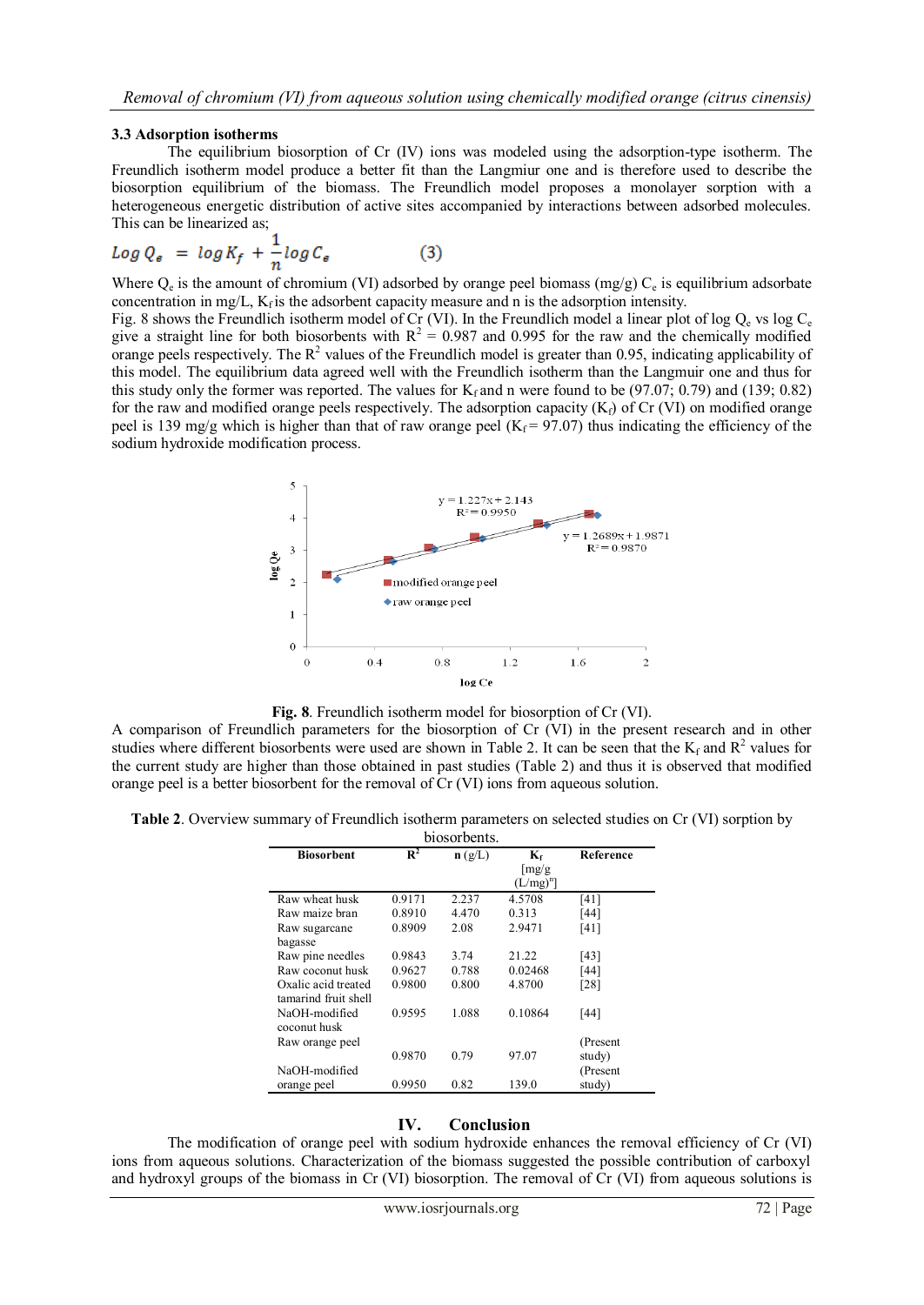strongly depended on pH of the solution, adsorbent dosage, initial Cr (VI) concentration, and contact time. The maximum adsorption of Cr (VI) was obtained at pH 2.0, adsorbent dosage of 4.0 mg/L and a contact time of 180 min. The biosorption equilibrium data fitted well to the Freundlich isotherm. The adsorption capacities  $(K_f)$ were 97.07 and 139.0 mg/g for raw and chemically modified orange peels respectively. Orange peel is an easily available material from citrus processing industries and can therefore be applied for the removal of Cr (VI) in industrial effluent before it is discharged into water bodies.

#### **Acknowledgement**

This work was supported financially by Midlands State University, Zimbabwe. We would like to thank Varichem Pharmaceutical Company, Zimbabwe for Fourier Transform-Infrared analysis (FT-IR) analysis, Tshwane University of Technology, Department of Chemistry, South Africa for the use of the BET and Zimalloys (Pvt) Ltd, Zimbabwe for Flame Atomic absorption spectroscopy (FAAS) analysis.

#### **References**

- [1] Marín, A.B.P., Aguilar, M.I., Meseguer, V.F., Ortuńo, J.F., Sáez, J. and Lloréns, M. "Biosorption of chromium (III) by orange (*Citrus Cinesis*) waste: batch and continuous studies. Chemical Engineering Journal", vol 155, pp.199-206, 2009.
- [2] Sud, D., Mahajan, G. and Kaur, N.P. "Agricultural waste material as potential adsorbent for sequestering heavy metal ions form aqueous solutions: A review". Bioresource Technology, vol. 99, pp. 6017-6027, 2008.
- [3] Wu, D., Sui, Y, He, S., Wang, X., Li, C. and Kong, H. "Removal of trivalaent chromium from aqueous solution by zeolite synthesized from coal fly ash." Journal of Hazardous Materials, vol. 155, pp. 415-423, 2008.
- [4] Kowalski, Z. "Treatment of chromic tannery wastes". Journal of Hazardous Materials, vol. 37, pp.137-144, 1994.
- [5] Hussein, L., Warner, H. and Elke, G. "Fate of heavy metal in the leather tanning industrial". Environmental Management and Health, vol. 6, pp. 28-33, 1995.
- [6] Juang, R.S. and Shiau, R.C. "Metal removal from aqueous solutions using chitosan-enhanced membrane filtration". Journal of Membrane Science, vol. 165, pp. 159-167, 2000.
- [7] [Egli, H.,](http://publica.fraunhofer.de/authors/Egli,%20H.) Dassenakis, M., Garelick, H., Van Grieken, R., Peijnenburg, W., Klasinc, L., [Kördel, W.,](http://publica.fraunhofer.de/authors/Koerdel,%20W.) Priest, N. and Tavares, T.. "Minimum requirements for reporting analytical data for environmental samples". Pure and applied Chemistry, vol. 75, pp. 1097- 1106, 2003.
- [8] Petrik, L. "Environmental impact of the placing of coal residue, fine coal residue and ash in mined out areas". Journal of Environmental Science, vol. 43, pp.132-145, 2004.
- [9] Ong, S., Lim, P., Seng, C., Hirata, M and Hano, T. "Effect of Cu (II) and Cd (II) performance of sequencing batch reactor treatment system". Journal of Process Biochemistry, vol. 40, pp. 453-460, 2004.
- [10] Ambe, S., Ambe, F. and Nozaki, T. "Tracer and Mossbauer Studies of iron and cobalt in water hyacinth roots"*.* International Journal of Applied Radiation and Isotopes, vol. 36, pp. 7-11, 1985.
- [11] Mudhoo, A., Garg, V.K. and Wang, S. "Heavy metals: Toxicity and removal by biosorption". Environmental Chemistry for a Sustainable World, vol. 2. pp. 379-442, 2012.
- [12] Perpetuo, E.A., Souza, C.B. and Nascimento, C.A.O. "Engineering bacteria for bioremediation". Progress in Molecular and Environmental Bioengineering-From Analysis and Modeling to Technology Applications, vol. 28. pp. 605-632, 2011.
- [13] Yan, G. and Viraraghavan T. "Heavy metal removal in a biosorption column by immobilized *M. Rouxii* biomass". Bioresoure Technology, vol. 78, pp. 243-249, 2001.
- [14] Thievarasu, C., Mylsamy, S. and Sivakumar, N. "Cocoa shell as adsorbent for the removal of methylene blue from aqueous solution: Kinetic and Equilibrium study". Universal Journal of Environmental Research and Technology, vol 1, pp. 70-78, 2011.
- [15] Bishnoi, N.R., Bajaj, M., Sharma, N. and Gupta, A. "Adsorption of Cr (VI) on activated rice husk carbon and activated alumina". Bioresource Technology, vol. 91, pp. 305-307, 2004.
- [16] Fiol, N., Villaescusa, I., Martinez, M., Miralles, N., Poch, J. and Serarols, J. "Sorption of Pb (II), Ni (II), Cu (II) and Cd (II) from aqueous solution by olive stone waste". Separation and Purification Technology, vol. l50, pp.132-140, 2006.
- [17] Hameed, B.H and Ahmad, A.A. "Batch adsorption of methylene blue from aqueous solution by garlic peel, an agricultural waste biomass". Journal of Hazardous Materials, vol. 164, pp. 870-875, 2009.
- [18] Garg, B. and Acemioglu, B. "Adsorption of Congo red from aqueous solution onto activated sawdust", Journal of Colloid Interfacial Science, vol. 25, pp. 371-379, 2003.
- [19] Lima, M., Pius, A. and Zhu, Z. H. "Removal of dyes from aqueous solution using modified groundnut husks". Journal of Waste Resource Management, vol. 39, pp.129-138, 2008.
- [20] Achak, M., Hafidi, A., Ouazzani, N., Sayadi, S. and Mandi, L. "Low cost biosorbent banana peel for the removal of phenolic compounds from olive mill waste water: kinetic and equilibrium studies". Journal of Hazardous Materials, vol. 166, pp. 117-125, 2009.
- [21] Egila, J.N., Dauda, B.E.N., Iyaka, Y.A. and Jimoh, T. "Agricultural waste as a low cost adsorbent for heavy metal removal from wasteland". International Journal of the Physical Sciences, vol. 6, pp. 2152-2157, 2011.
- [22] Pal, A. and Chaudhury, A.S. "Biosorption of chromium using *Anabaena* and *Vetiveria".* International Journal of Pollution Abatement Technology, vol. 1, pp. 15-19, 2012.
- [23] Boudrahem, F., Aissani-Benissad, F. and Soulah, A. "Adsorption of Lead (II) from aqueous using leaves of date trees as an adsorbent". Journal of Chemical. Engineering Data, vol. 56, pp. 1804-1812, 2011.
- [24] Yeneneh, A.M., Maitra, S. and Eldermerdash, U. "Study of biosorption of heavy metals by modified lignocellulosic waste". Journal of Applied Sciences, vol. 11, pp. 3555-3562, 2011.
- [25] Anirudhan, T.S., Noeline, B.F. and Manohar, D.M. "Phosphate removal from wastewaters using a weak anion exchanger prepared from a lignnocellulosic residue". Environmental Science Technology, vol. 40, pp. 2740-2745, 2006.
- [26] Kaushik, C.P., Tuteja, R., Kaushik, N. and Sharma, J.K. "Minimization of organic chemical load in direct dyes effluent using low cost adsorbents". Chemical Engineering Journal, vol. 155, pp. 234-240, 2009.
- [27] Gaballah, I., Goy, D., Allain, E., Kilbertus, G. and Thauront, J. "Recovery of copper through decontamination of synthetic solutions using modified bark". Metallurgical and Materials Transactions B, vol. 28, pp. 13-23, 1997.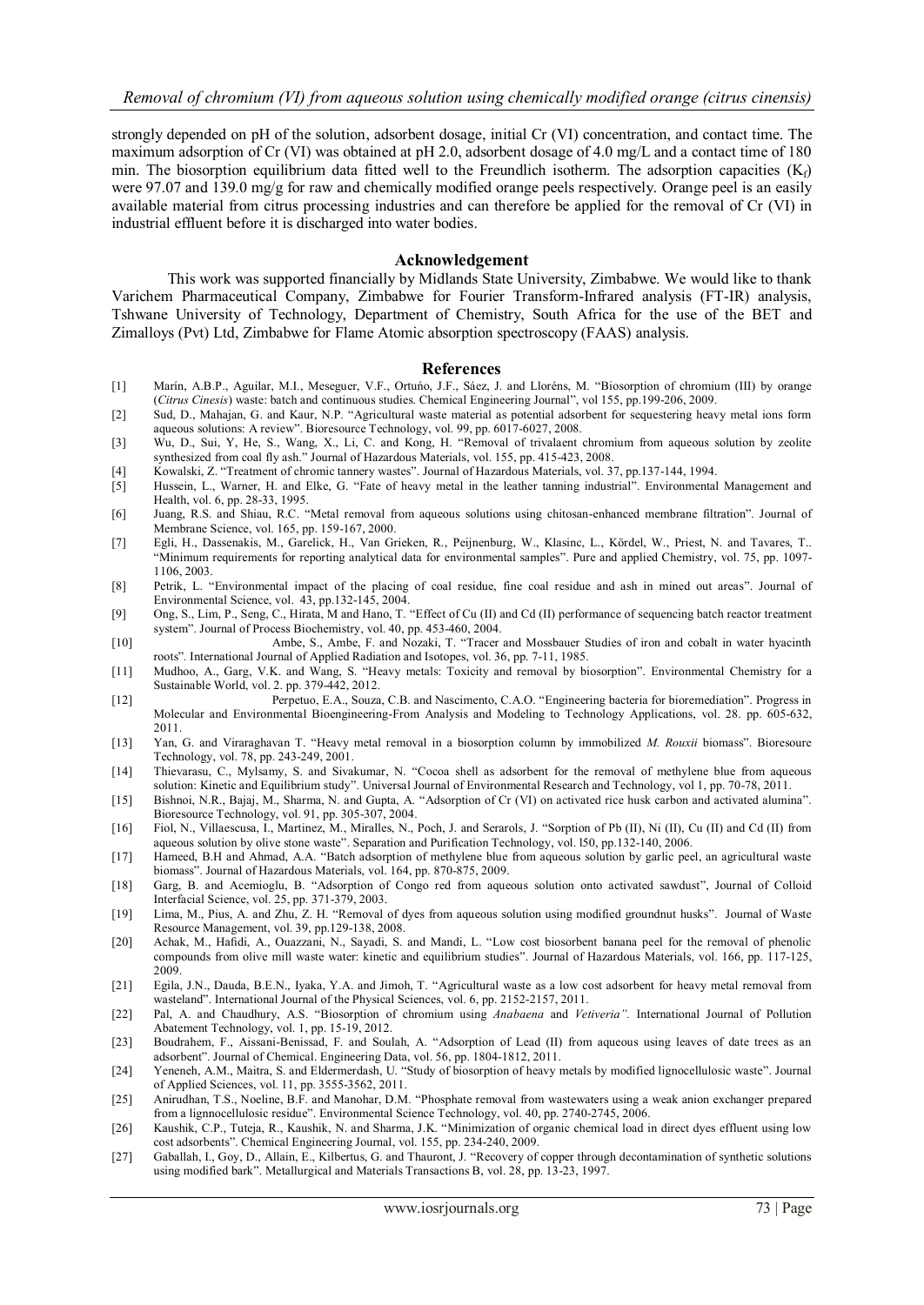- [28] Marín, A.B.P., Aguilar, M.I., Meseguer, V.F., Ortuńo, J.F., Sáez, J. and Lloréns, M. "Biosorption of Zn (II) by orange waste in batch and packed-bed systems". Journal of Chemical Technology and Biotechnology", vol. 85, pp. 1310-1318, 2010.
- [29] Liang, S., Guo X, Feng N. and Tian, Q. "Adsorption of Cu<sup>2+</sup> and Cd<sup>2+</sup> from aqueous solution by mercapto-acetic acid modified orange peel". Journal of Colloids Surfaces and Biointerfaces*,* vol. 73, pp. 10-14, 2009.
- [30] [Feng, N.](http://www.ncbi.nlm.nih.gov/pubmed?term=%22Feng%20N%22%5BAuthor%5D) Guo, X., Liang, S., [Zhu, Y.](http://www.ncbi.nlm.nih.gov/pubmed?term=%22Zhu%20Y%22%5BAuthor%5D) and [Liu, J.](http://www.ncbi.nlm.nih.gov/pubmed?term=%22Liu%20J%22%5BAuthor%5D) "Biosorption of heavy metals from aqueous solutions by chemically modified orange peel". Journal of Hazardous Materials, vol. 185, pp. 49-54, 2009.
- [31] Boddu, V.M., Abburi, K., Talbott, J.L. and Smith, E.D. "Removal of hexavalent chromium from wastewater using a new composite chitosan biosorbent". Journal of Environmental Science and Technology, vol. 37, pp. 4449-4456, 2003.
- [32] Das, D.D., Mahapatra, R., Pradhan, J., Das, S.N. and Thakur, R.S. "Removal of Cr (VI) from aqueous solution using activated cow dung carbon". Journal of Colloid and Interface Science, vol. 232, pp. 235-240, 2000.
- [33] Donmez, D. and Aksu, Z. "Removal of chromium (VI) from saline wastewaters by dunaliella species". Process Biochemistry, vol. 38, pp. 751-762, 2002.
- [34] Popuri, S.R., Jammala A., Reddy, K.V.N.S. and Abburi, K. "Biosorption of hexavalent chromium using tamarind (*Tamarindus indica*) fruit shell: a comparative study"*.* Electronic Journal of Biotechnology, vol.10, pp. 358-367, 2007.
- [35] Pehlivan, E. and Altun, T. "Biosorption of chromium (VI) ion from aqueous solutions using walnut, hazelnut and almond shell". Journal of Hazardous Materials, vol. 155, pp. 378-384, 2008.
- [36] Moussavi, G. and Barikbin, B. "Biosorption of chromium (VI) from industrial wastewater onto pistachio hull waste biomass". Chemical Engineering Journal, vol.162, pp. 893-900, 2010.
- [37] Ahmadpour, A., Zabihi, M., Tahmasbi, M. and Bastami T.R. "Effect of adsorbents and chemical treatments on the removal of strontium from aqueous solutions". Journal of Hazardous Materials, vol.182, pp. 552-556, 2010.
- [38] Verma, A., Chakraborty, S. and Basu, J.K. "Adsorption study of hexavalent chromium using tamarind hull-based adsorbents". Separation and Purification Technology, vol. 50, pp. 336-341, 2006.
- [39] Ucun, H., Bayhan, Y. K., Kaya, Y., Cakici, A and Algur, O. F. "Biosorption of chromium (Vl) from aqueous solutions by cone biomass of *Pituis sylvestris*". Bioresource Technology, vol. 85, pp. 155-158, 2002.
- [40] Volesky, B. "Sorption and biosorption". BV-Sorbex Inc., St. Lambert, Quebec, Canada, 2003.
- [41] Aoyama, M. "Removal of Cr (VI) from aqueous solution by London plane leaves". Journal of Chemical Technology and Biotechnology, vol. 78, pp. 601-604, 2003.
- [42] Baral, S.S., Das, S.N. and Rath, P. "Hexavalent chromium removal from aqueous solution by adsorption on treated sawdust". Journal of Biochemical Engineering, vol. 31, pp. 216-222, 2006.
- [43] Demirbas, M., Kobya, M. and Konukman, A.E.S. "Error analysis of equilibrium studies for the almond shell activated carbon adsorption f Cr (VI) from aqueous solutions". Journal of Hazardous Materials, vol. 154, pp. 787-794, 2008.
- [44] Ahmadpour, A., Tahmasbi, M., Bastami, T.R and Besharati, J.A. "Rapid removal of cobalt ion from aqueous solutions by almond green hull". Journal of Hazardous Materials, vol.166, 925-930, 2009.
- [45] Tunali, S., Kiran, I. and Akar, T. "Chromium (VI) biosorption characteristics of *Neurospora crassa* fungal biomass". Mining and Engineering, vol. 18, pp. 681-689, 2005.
- [46] Namasivayam C. and Suresh Kumar, M.V. "Removal of chromium (VI) from water and wastewater using surfactant modified coconut coir pith as a biosorbent". Bioresources Technology. Vol. 99, pp. 2218-2225, 2008.
- [47] Vinodhini, V. and Das, N. "Biowaste materials as sorbents to remove chromium (VI) from aqueous environment: a comparative study". Journal of Agricultural and Biological Science, 4,19-23,2009.
- [48] Hasan, S.H., Singh, K.K., Prakash, O., Talat, M and Ho, Y, S. "Removal of Cr (VI) from aqueous solution using agricultural waste maize bran". Journal of Harzadous Materials. 152, 356-365, 2008.
- [49] Hadjmohammadi, M.R., Salary, M. and Biparva, P. "Removal of Cr (VI) from aqueous solution using pine needles powder as biosorbent". Journal of Applied sciences in Environmental Sanitation, vol 6: pp. 1-13, 2011.
- [50] Olayinka, O, K., Oedeji, O, A. and Oyeyiola, O, A. "Removal of chromium and nickel ions from aqueous solution by adsorption on modified coconut husk". African Journal of Environmental Science and Technology, vol. 3, pp. 286-293, 2009.

#### **Authors' profile**



**Mr Fidelis Chigondo** obtained his BSc Honours degree in Chemistry from Midlands State University, Gweru, Zimbabwe in 2004. He acquired a Master of Technologiae degree (M-Tech Chemistry) in 2010 from Tshwane University of Technology, Pretoria, South Africa. He is currently lecturing at Midlands State University, Gweru, Zimbabwe in the Department of Chemical Technology. His area of expertise includes organic synthesis and methods of removal of contaminants from aqueous solutions using biosorbents.



**Mr Shadreck Mandina** received his Dilpoma in Education in 1997 form Gweru Teacher's College, Zimbabwe. He then qualified with a BSc Honours degree in Chemistry from Midlands State University, Gweru, Zimbabwe in 2004. He obtained an Med in curriculum Studies in 2007. He attained an MSc degree in Material Chemistry from Midlands State University, Gweru, Zimbabwe in 2012. He is currently a lecturer in the Department of Educational Foundations, Management and Curriculum Studies, Midlands State University, Gweru, Zimbabwe. His research interests are in material science and biosorption.